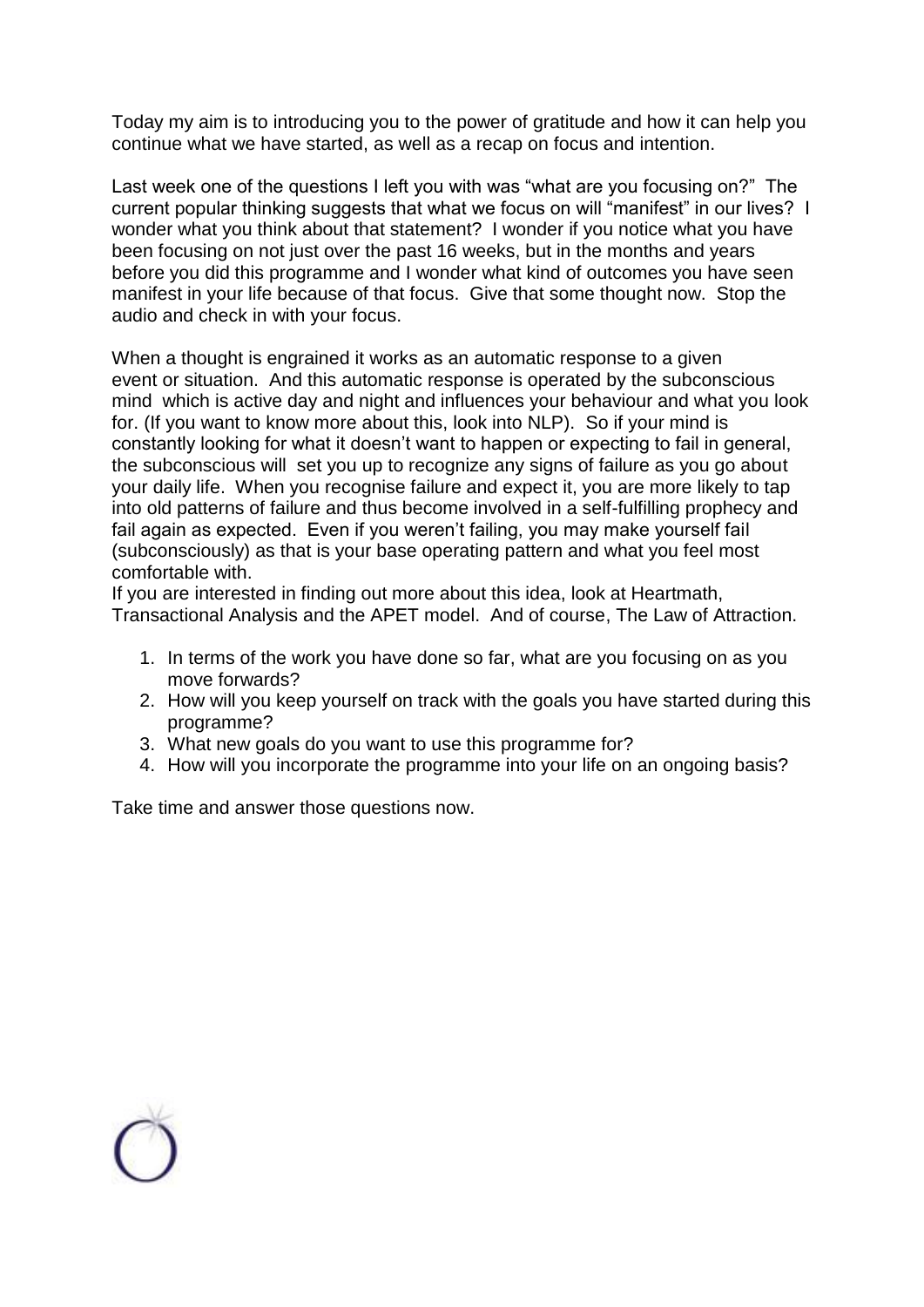Gratitude works well alongside focus and intention. In the Law of Attraction, it is said gratitude helps to open your heart and connects and aligns your vibration to whatever you feel grateful for which then then attracts more of what you were grateful for as well as feeling good about how much you have to be grateful for. I recall hearing you can't be fearful and grateful at the same time, or unhappy and grateful at the same time, which means if you want to change your mental approach to something, or if you want to shift out of a state of fear, change your physiology, walk around, then start thinking about all the things you have to be grateful for.

Perhaps you could do that now. Think about each area of your life, the wheel of life will be helpful here, take each area in turn and write a list of all the individual things you have to be grateful for. This should be an easy exercise to do, especially if you have people who love you and who you love in return in your life, a roof over your head, your health, enough to live on and sustain your basic needs, what else do you have to be grateful for?

• Take some time to think this exercise through

Regularly practicing sincere appreciation or gratitude for what you have, according to Heartmath, causes a significant change in chemical factory output for the body, basically that means that when you feel grateful you get to experience the beautiful qualities of that which you feel grateful for, which in turn connects your thoughts and focus to what you appreciate which elevates your state and makes you feel good.

By practicing gratitude you can regularly experience a person or event as a gift and when you appreciate something or someone you get to feel all those positive feelings again, and literally relive the experience, doing this impacts on your energy field in a positive way and creates a vibration which attracts more of what you are grateful for into your everyday life.

Consider trying it out. Here's an exercise:

- Decide to practice feeling grateful every day
- Commit to a specific time when you will do 5 minutes of gratitude work
- Select a form of exercise to attach the thinking to (ie walking, rebounding, swimming, dancing, yoga, cycling, gym work)
- At your selected time, take your 5 minutes exercise whilst thinking and repeating (ideally out loud) all the things you have to be grateful for. See if you can come up with new things every day for a week
- Really feel the gratitude, take it into your body as well as mind

The reason to attach the gratitude to the exercise is so you are connecting mind and body, research suggests that for change to occur the mind and body and heart have to be working in alignment with each other. Try it out for yourself and see

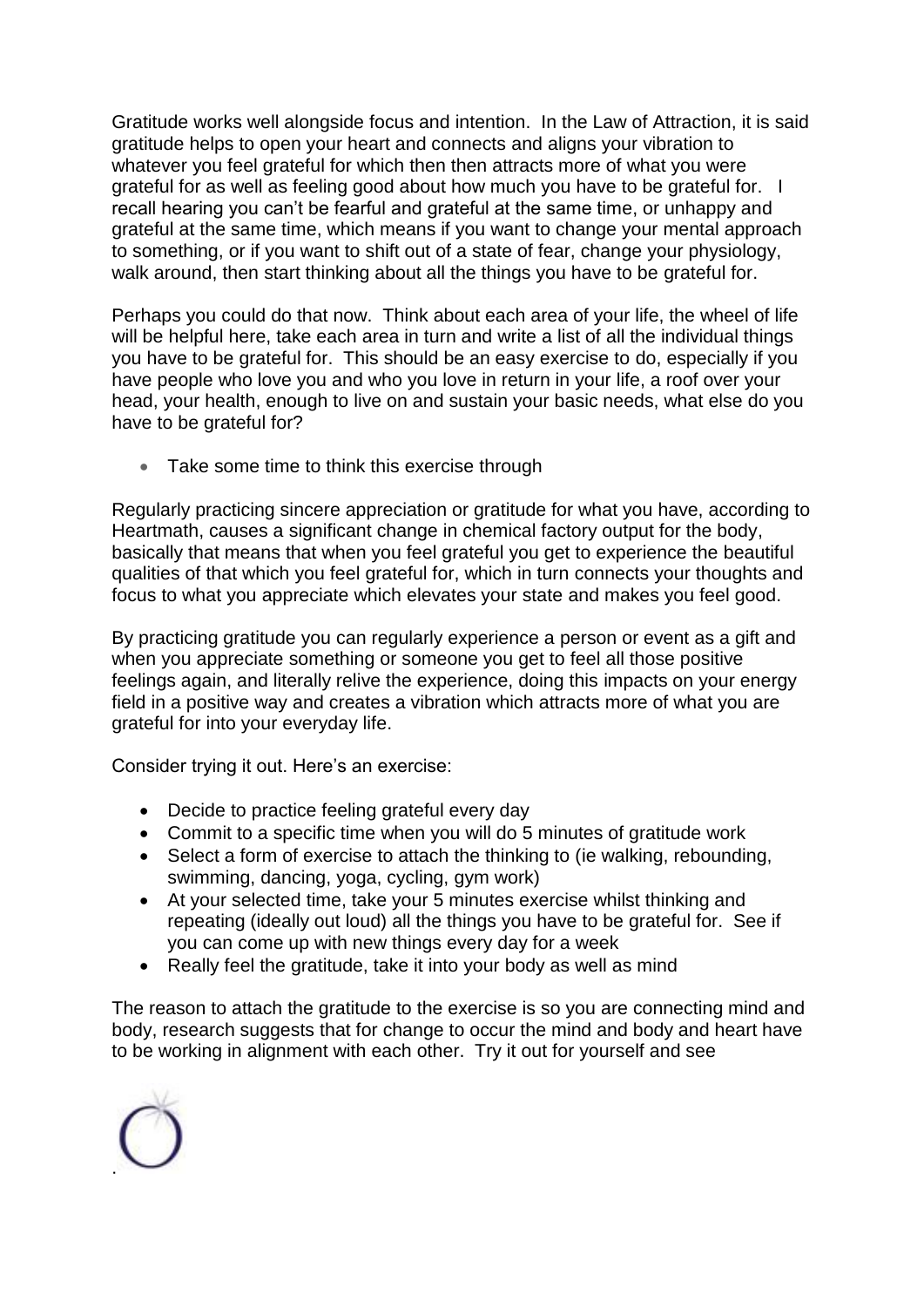Exercise 2 – Keeping a gratitude journal

- Before you go to bed at night, write down everything you have to be grateful for, try and find new things every night for a week.
- Then whilst you are in that dream like state of Theta, (that's just before you go to sleep) programme your mind with an intention of how you want your day to be tomorrow

Exercise 3 – Morning exercise

- When you wake in the morning before you get up, think about all the things you have to be grateful for as the day lies ahead of you
- Remind yourself of the intention you set for yourself the night before and then state how you want your day to be.
- Know that if any challenges come up you will have a strategy to handle them

Practicing gratitude, builds your immune system, makes you feel good and may even bring more of what you want and have that is working well into your life. It must be worth a go!

- What will you do with this simple information?
- When will you start practicing being grateful?
- What exercise(s) will you decide to do?

Some books you may like to take a look at if you want to do more on gratitude work:

- Thanks! How the New Science of Gratitude Can Make you Happier Robert A Emmons
- Gratitude Journal Kathryn Price
- Gratitude A way of Life Louise Hay

And I am sure you could find your own if these don't appeal to you.

So we are at the end of our time together, you have covered so much and come so far.

- How will you or have you celebrated your success so far?
- How will you keep on track?
- How will you ensure the changes you have made are lasting rather than situational?

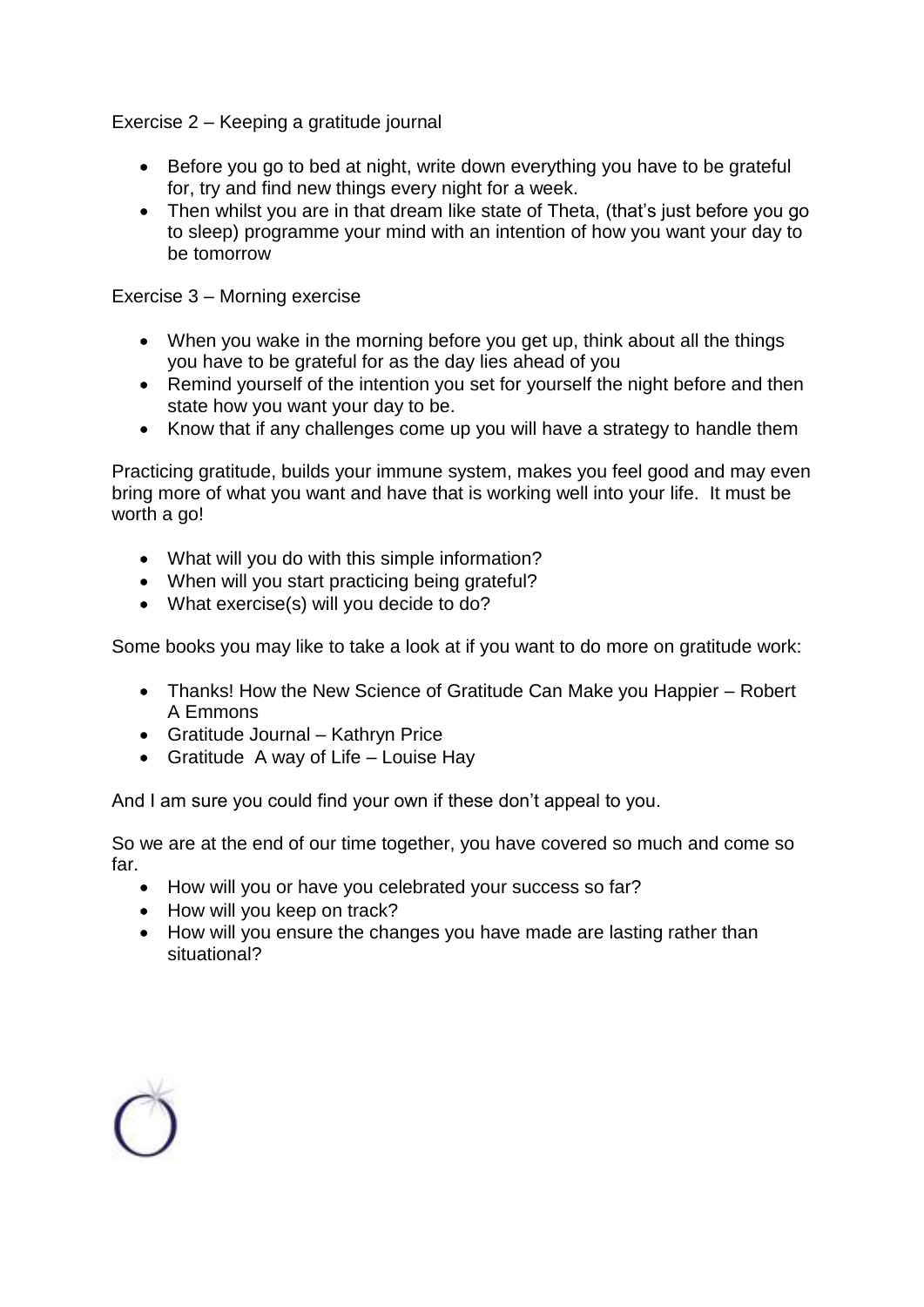These questions are really important to answer. Many individuals I have spoken to over the years do coaching or personal development programmes, have successes and then slip back to the old ways of operating, they shared with me it is often because they take their focus off what they want, they don't mean to, they just forget. Sometimes it's because they don't continue to keep the time they spent whilst on their programme or with their coach aside, to check in with where they are and what they want, remember that old proverb? If you don't know where you're going, any path will do and you won't know when you get there.

All this means is time goes by fast we get so busy doing everyday activities, often without being present, just doing, not being. Not noticing where we are going, focusing on the task, getting on with it or getting rid of it, and then moving onto the next task in a waking sleep. Forgetting that a little bit of day dreaming is actually a healthy pursuit. A little bit of thinking about what we want and how to make it become a reality - a wise pastime. A little bit of planning ahead part of a success receipe/strategy, so that as the years go by we can look back and realise we achieved what we wanted to achieve, be it a loving relationship, a fulfilling career, happy healthy children who we can communicate with, financial stability or security, religious/spiritual or personal wellbeing or whatever it is your heart desires.

I wonder if the following exercise could help you in continuing to practice what you have started during this programme.

- Get a pen and paper and sit yourself in a comfortable chair, close your eyes and think about what you'd really like in your life (remember the be, do, have exercise)
- Imagine having what you want in each area of your life over the next 10 years, do this whole exercise for about three to five minutes.
- As you do the above, notice any negative thoughts or objections and write them down. If there aren't any well done, but if there are, which of the tools or techniques that we have used so far will you use to help you overcome each one?

Do that exercise before moving on

Think about the work we have done together so far, especially the work with the wheel of life.

• Make a decision to do your wheel of life again right now, write in your life areas and mark them subjectively 1/10 as you did previously and notice which areas have improved over the past 16 weeks. It is a great measurement tool to help you see where you are and where you want to be.

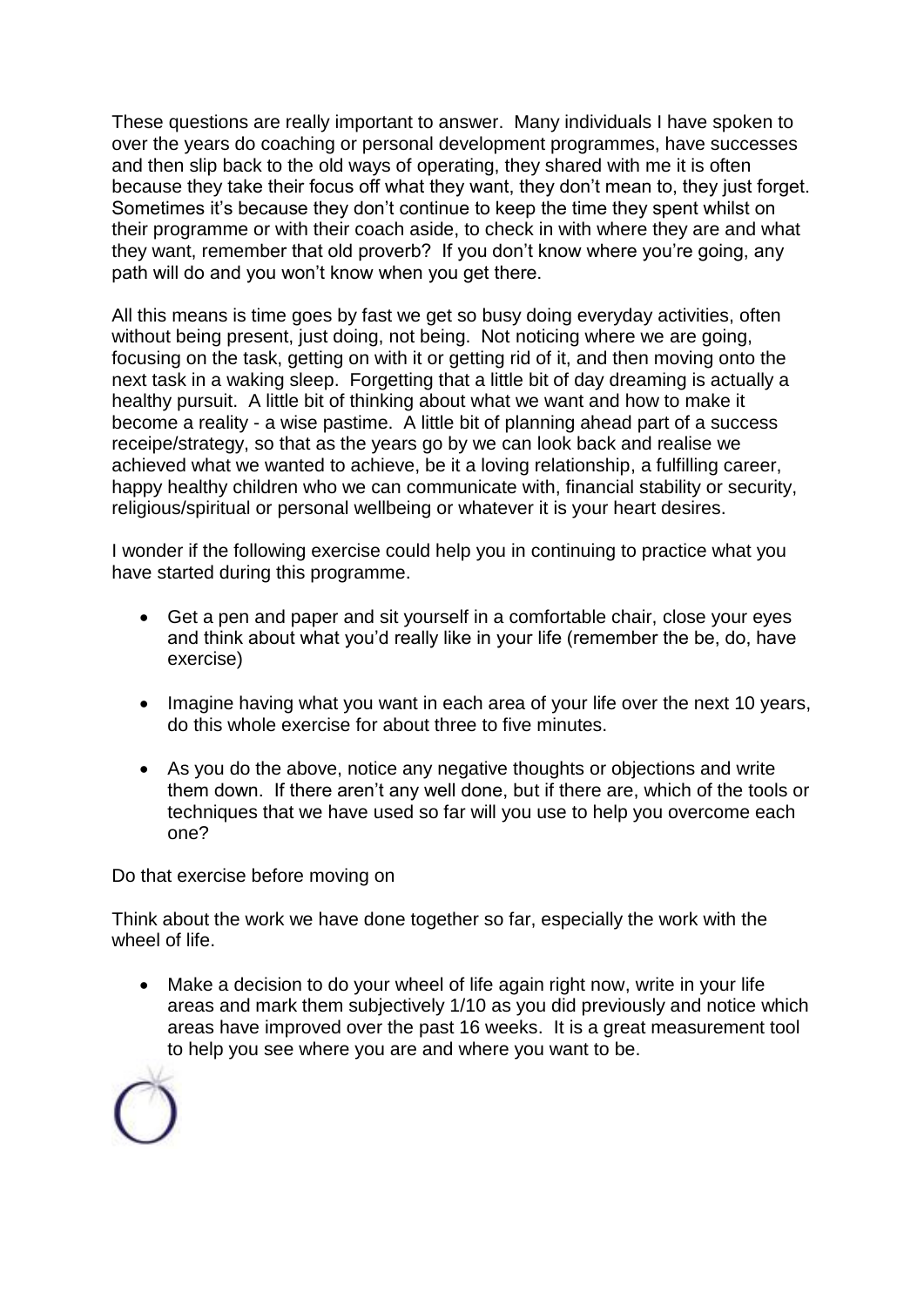- Find your original wheel from our earlier sessions. As you look at the old one and now the new one, what has changed? In what way is each area of your life better? Are any the same or not so good? Why is that? Perhaps you took your eye off one area and built another one up. Get clear now.
- What do you want to do with the above information?
- How will you use it to continue your personal development work?

Now, looking at the new wheel you have just created, think ahead one year. Specifically what do you want to have happen in each area of your life in the next 12 months? Spend some time doing that now.

Now draw another wheel, do the above exercise and write a goal for 3 years for each area of your life. Specifically what do you want to happen in each area of your life over the next 3 years?

Now draw another wheel, do the above exercise and write a goal for 5 years area of your life. Specifically what do you want to happen in each area of your life over the next 5 years?

Draw a final wheel, do the same as above for the next 10 years.

Even if you know that things may well change in the next 3, 5, or 10 years this is worth doing, remember your reticular activated system in your brain will start to look for what you tell it you want, and so many people don't know what they want and often end up getting exactly that, just because they didn't know what they wanted. You can avoid being one of them! You can always alter and change your wants as the months and years go by, it's worth focusing on what you might want at this time because the time will come and go anyway so why not have a plan in place, knowing you are going to be flexible as and if circumstances change.

Do that exercise now.

How do you feel having carried that out? The above is a perfect way to keep you on track with this programme even though it has ended for now.

What will you do with the above information?

How will you use it to keep you moving forwards?

Where will you place your wheels to help you stay focused?

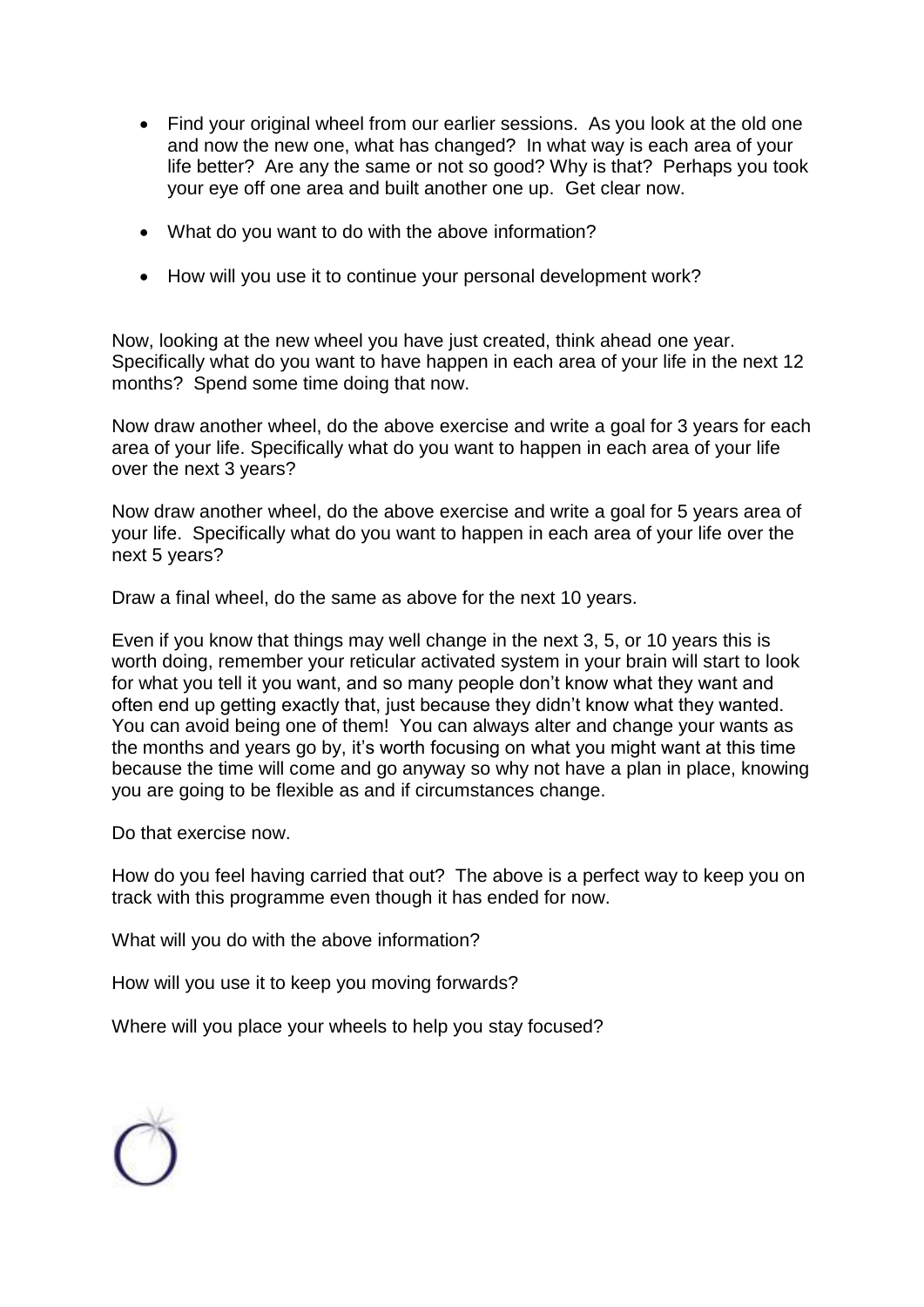## WEEK 16 exercises to do at home

Put these questions onto cards and place them around the house where you can see them. One in your bedroom for when you wake up in the morning, one in the kitchen where you will see it, one in your car and in your diary. Anywhere that will remind you of the questions you are to think about this week to help move you forwards.

Ask yourself these questions this week and in the future:

- Have I got clear goals?
- Do I notice what I am focusing on?
- Who am I becoming?
- What strategies can I continue to employ to help me work towards my 1,3,5 and 10 year goals?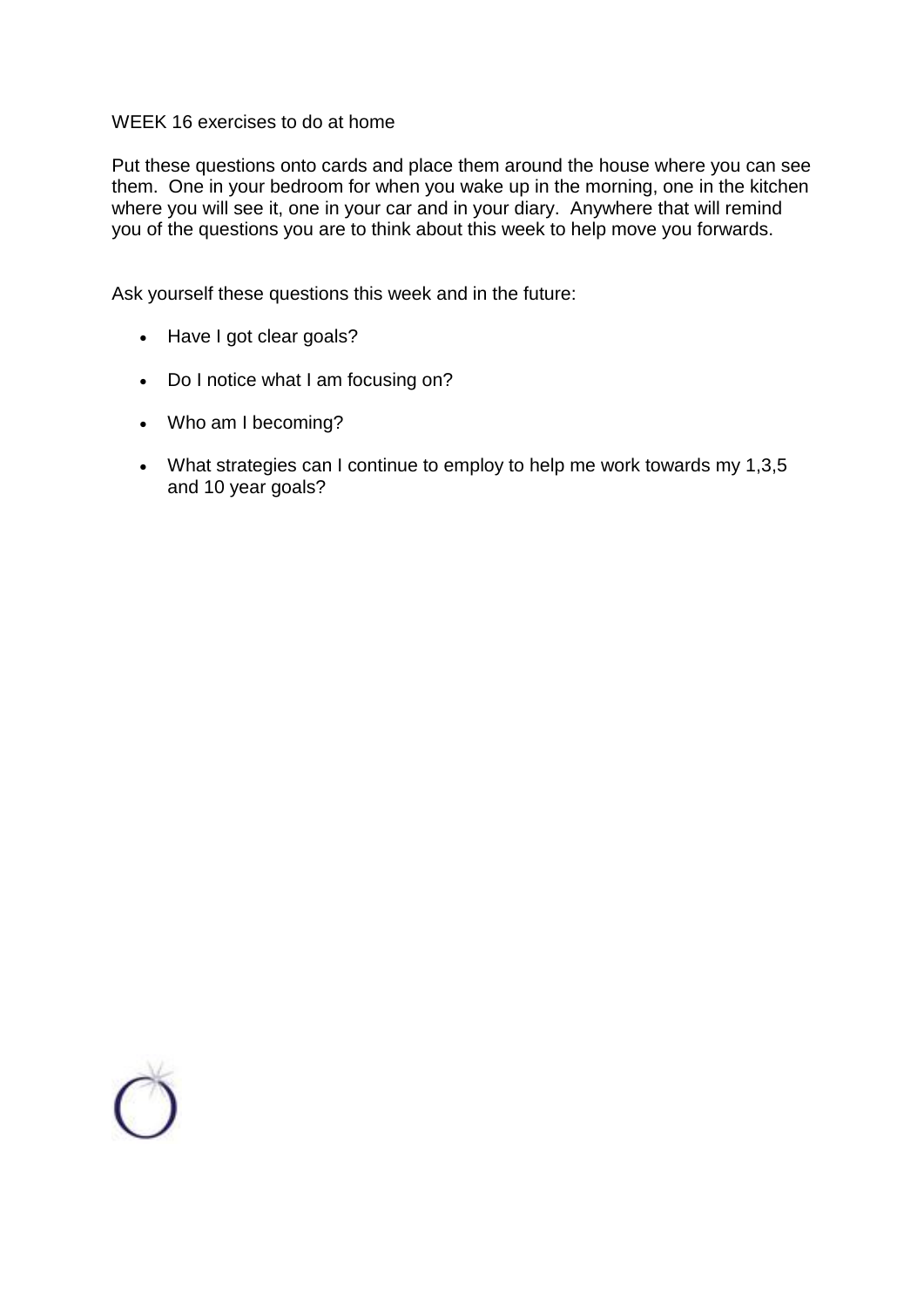**Tip**: Continue to work with a coach or buddy even if it is once every two months, this can really help to keep you on track.

## **RECAP**

The information from today's lesson can help you to:

- Remind yourself what you have to be grateful for
- Keep you on track with your goals now the sessions are over
- Plan ahead for the next  $1 10$  years

## **Personal development work**

**Questions** Focus **Gratitude** Gratitude exercises Research Wheel of life as a measurement tool